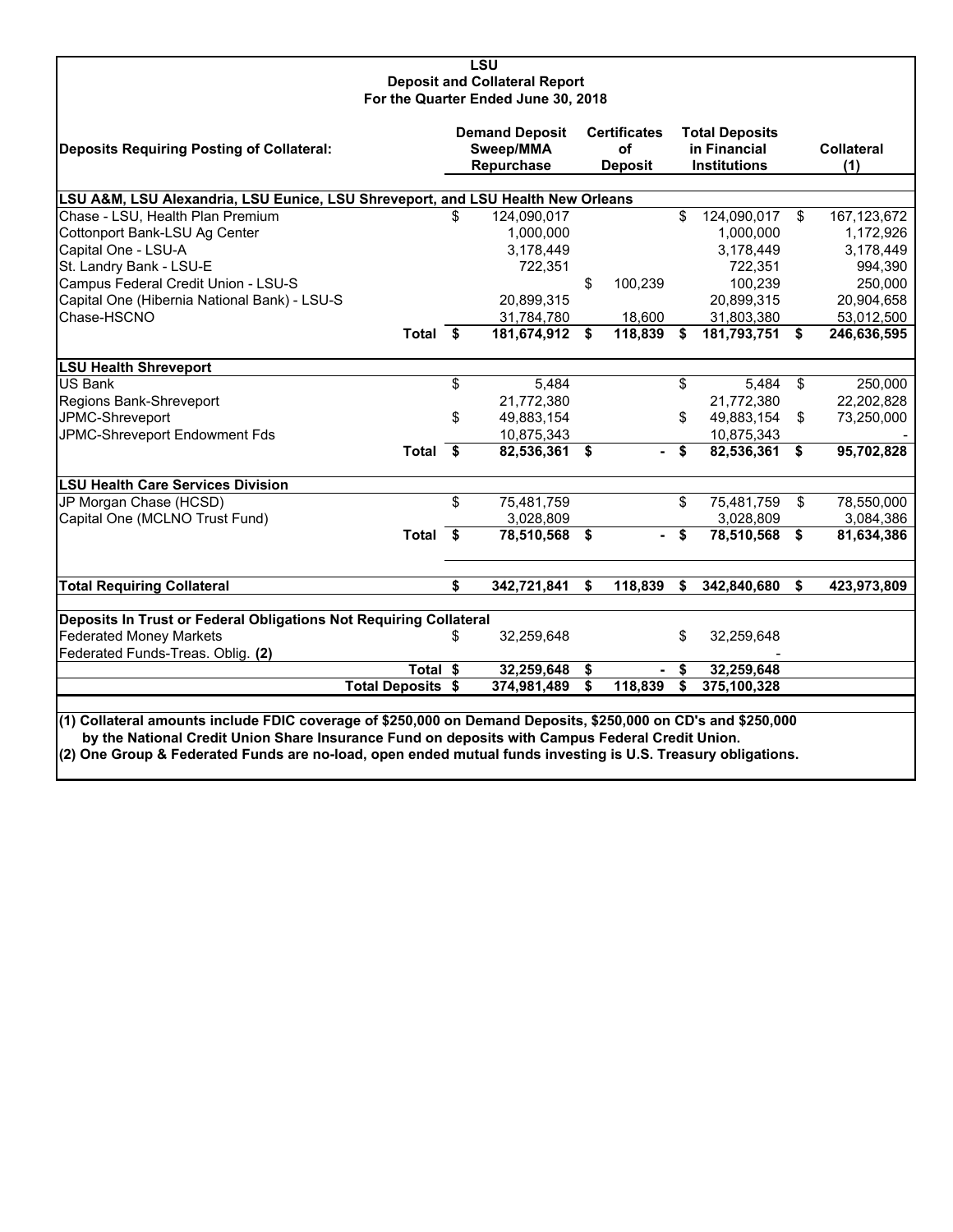#### **LSU Investment Summary For the Quarter Ended June 30, 2018**

|                                                                   | As of 7/1/2017                 |                               | As of 9/30/2017<br>As of 12/31/2017 |                                |                               | As of 3/31/2018                | As of 06/30/2018              |                               |                                |
|-------------------------------------------------------------------|--------------------------------|-------------------------------|-------------------------------------|--------------------------------|-------------------------------|--------------------------------|-------------------------------|-------------------------------|--------------------------------|
| <b>Fund Description</b>                                           | Value                          | Cost                          | <b>Market Value</b>                 | Cost                           | <b>Market Value</b>           | Cost                           | <b>Market Value</b>           | Cost                          | <b>Market Value</b>            |
| <b>Current Funds</b>                                              |                                |                               |                                     |                                |                               |                                |                               |                               |                                |
| Cash/Sweeps                                                       | \$231,313,374                  | \$254,409,898                 | \$254,409,898                       | \$278,676,667                  | \$278,676,667                 | \$285,406,371                  | \$285,406,371                 | \$328,817,689                 | \$328,817,689                  |
| Money Market Accounts/Repos (A)                                   | \$142                          | \$7,174,020                   | \$7,174,020                         | \$6,263,816                    | \$6,263,816                   | \$2,582,395                    | \$2,582,395                   | \$28,531                      | \$28,531                       |
| <b>Certificates of Deposit</b>                                    | \$100,225                      | \$100,225                     | \$100,225                           | \$100,237                      | \$100,237                     | \$100,237                      | \$100,237                     | \$100,239                     | \$100,239                      |
| <b>Treasury Notes</b>                                             | \$12,613,599                   | \$12,516,556                  | \$12,609,115                        | \$7,715,942                    | \$7,730,758                   | \$6,466,011                    | \$6,439,380                   | \$6,466,037                   | \$6,431,371                    |
| CMO's                                                             | \$169,881                      | \$2,327,632                   | \$2,307,161                         | \$6,543,452                    | \$6,468,000                   | \$6,496,647                    | \$6,284,588                   | \$12,329                      | \$12,194                       |
| Agency Securities (B)                                             | \$129,722,977                  | \$167,108,996<br>\$27,863,351 | \$164,147,973                       | \$136,941,637                  | \$134,126,769                 | \$129,778,067                  | \$125,181,973                 | \$116,453,360                 | \$111,198,710<br>\$24,883,702  |
| Mortgaged Backed Securities                                       | \$29,240,979<br>\$84,239       |                               | \$27,424,685<br>\$79,661            | \$23,788,080<br>\$0            | \$23,315,681<br>\$77,533      | \$22,559,039<br>\$0            | \$21,936,771<br>\$70,258      | \$25,851,940<br>\$0           | \$66,752                       |
| Equity Securities (C)<br><b>Bond Mutual Funds</b>                 | \$43,841,262                   | \$0<br>\$46,697,531           | \$43,899,237                        | \$46,697,531                   | \$44,092,490                  | \$46,697,531                   | \$43,694,390                  | \$46,697,531                  | \$43,624,820                   |
| Municipal Bonds (E)                                               | \$89,828,023                   | \$101,113,010                 | \$98,236,250                        | \$95,071,730                   | \$91,696,849                  | \$98,612,502                   | \$94,124,565                  | \$92,068,850                  | \$86,777,337                   |
| Corporate Bonds (D)                                               | \$141,247,762                  | \$188,925,256                 | \$188,635,119                       | \$151,118,157                  | \$149,311,900                 | \$156,522,401                  | \$150,932,391                 | \$116,436,831                 | \$109,778,076                  |
| Total                                                             | \$678,162,463                  | \$808,236,475                 | \$799,023,344                       | \$752,917,249                  | \$741,860,700                 | \$755,221,201                  | \$736,753,319                 | \$732,933,337                 | \$711,719,421                  |
|                                                                   |                                |                               |                                     |                                |                               |                                |                               |                               |                                |
| <b>Endowment Funds</b>                                            |                                |                               |                                     |                                |                               |                                |                               |                               |                                |
| Cash/Sweeps                                                       | \$6,883,023                    | \$6,880,687                   | \$6,880,687                         | \$8,429,003                    | \$8,429,003                   | \$8,723,520                    | \$8,723,520                   | \$10,875,343                  | \$10,875,343                   |
| Money Market Accounts/Repos (A)<br><b>Certificates of Deposit</b> | \$175<br>\$18,600              | \$3,659,076<br>\$18,600       | \$3,659,076<br>\$18,600             | \$668,995<br>\$18,600          | \$668,995<br>\$18,600         | \$407,302<br>\$18,600          | \$407,302<br>\$18,600         | \$0<br>\$18,600               | \$0<br>\$18,600                |
| Agency Securities (B)                                             | \$5,930,359                    | \$4,168,505                   | \$3,971,834                         | \$3,029,175                    | \$2,951,815                   | \$2,509,075                    | \$2,394,365                   | \$2,509,075                   | \$2,373,165                    |
| Mortgaged Backed Securities                                       | \$998,929                      | \$780,920                     | \$769,452                           | \$2,830,592                    | \$2,791,199                   | \$2,645,919                    | \$2,575,098                   | \$2,645,919                   | \$2,549,768                    |
| Equity Securities (C)                                             | \$9,769,145                    | \$5,666,168                   | \$10,104,449                        | \$5,666,168                    | \$10,612,278                  | \$5,666,168                    | \$10,482,271                  | \$5,666,168                   | \$10,779,017                   |
| Mutual Funds                                                      | \$53,956,268                   | \$50,429,841                  | \$55,246,699                        | \$48,460,320                   | \$53,627,499                  | \$47,418,530                   | \$51,530,223                  | \$46,149,928                  | \$49,822,343                   |
| Municipal Bonds (E)                                               | \$2,287,741                    | \$2,789,725                   | \$2,777,143                         | \$3,275,153                    | \$3,241,436                   | \$3,254,999                    | \$3,178,023                   | \$3,209,632                   | \$3,101,638                    |
| Corporate Bonds (D)                                               | \$6,736,080                    | \$6,852,795                   | \$6,707,128                         | \$8,120,150                    | \$8,153,865                   | \$9,329,143                    | \$9,123,910                   | \$9,329,143                   | \$9,047,724                    |
| Total                                                             | \$86,580,320                   | \$81,246,317                  | \$90,135,068                        | \$80,498,156                   | \$90,494,690                  | \$79,973,256                   | \$88,433,312                  | \$80,403,808                  | \$88.567.598                   |
|                                                                   |                                |                               |                                     |                                |                               |                                |                               |                               |                                |
| Other Funds                                                       |                                |                               |                                     |                                |                               |                                |                               |                               |                                |
| Cash/Sweeps<br>Money Market Accounts/Repos (A)                    | \$5,165,268                    | \$3,684,891                   | \$3,684,891<br>\$18,450,982         | \$4,029,716                    | \$4,029,716<br>\$23,432,725   | \$4,183,308                    | \$4,183,308                   | \$3,028,809                   | \$3,028,809                    |
| Agency Securities (B)                                             | \$43,905,798<br>\$866,895      | \$18,450,982<br>\$839,273     | \$865,976                           | \$23,432,725<br>\$839,273      | \$858,985                     | \$14,482,960<br>\$839,273      | \$14,482,960<br>\$844,469     | \$32,231,117<br>\$732,417     | \$32,231,117<br>\$730,811      |
| Equity Securities (C)                                             | \$400,421                      | \$0                           | \$406,621                           | \$0                            | \$414,854                     | \$0                            | \$370,066                     | \$0                           | \$410,341                      |
| Total                                                             | \$50,344,786                   | \$22,977,843                  | \$23.411.167                        | \$28,303,483                   | \$28,738,049                  | \$19,506,274                   | \$19,881,536                  | \$35,992,343                  | \$36,401,078                   |
| <b>Grand Total</b>                                                | \$815,087,569                  | \$912,460,635                 | \$912,569,579                       | \$861,718,888                  | \$861,093,439                 | \$854,700,731                  | \$845,068,167                 | \$849,329,488                 | \$836,688,097                  |
|                                                                   |                                |                               |                                     |                                |                               |                                |                               |                               |                                |
| <b>Deposits in Financial Institutions</b>                         |                                |                               |                                     |                                |                               |                                |                               |                               |                                |
| Total Cash/Sweeps/MMA/Repos                                       | \$287,267,780                  | \$294,259,554                 | \$294,259,554                       | \$321,500,922                  | \$321,500,922                 | \$315,785,856                  | \$315,785,856                 | \$374,981,489                 | \$374,981,489                  |
| <b>Total Certificates of Deposit</b>                              | \$118,825                      | \$118,825                     | \$118,825                           | \$118,837                      | \$118,837                     | \$118,837                      | \$118,837                     | \$118,839                     | \$118,839                      |
| <b>US Gov Related Securities</b>                                  | \$6,404                        | \$2,697<br>\$294,381,076      | \$2,697<br>\$294,381,076            | \$1,769<br>\$321,621,528       | \$1,769<br>\$321,621,528      | \$733<br>\$315,905,426         | \$733<br>\$315,905,426        | \$0<br>\$375,100,328          | \$375,100,328                  |
| <b>Total Deposits</b><br><b>Other Investments</b>                 | \$287,393,009                  |                               |                                     |                                |                               |                                |                               |                               |                                |
| <b>Treasury Notes</b>                                             | \$12,613,599                   | \$12,516,556                  | \$12,609,115                        | \$7,715,942                    | \$7,730,758                   | \$6,466,011                    | \$6,439,380                   | \$6,466,037                   | \$6,431,371                    |
| CMO's                                                             | \$169,881                      | \$2,327,632                   | \$2,307,161                         | \$6,543,452                    | \$6,468,000                   | \$6,496,647                    | \$6,284,588                   | \$12,329                      | \$12,194                       |
| Agency Securities (B)                                             | \$136,520,231                  | \$172,116,774                 | \$168,985,783                       | \$140,810,085                  | \$137,937,569                 | \$133,126,415                  | \$128,420,807                 | \$119,694,852                 | \$114,302,686                  |
| Mortgaged Backed Securities                                       | \$30,239,908                   | \$28,644,271                  | \$28,194,137                        | \$26,618,672                   | \$26,106,880                  | \$25,204,958                   | \$24,511,869                  | \$28,497,859                  | \$27,433,470                   |
| Equity Securities (C)                                             | \$10,253,805                   | \$5,666,168                   | \$10,590,731                        | \$5,666,168                    | \$11,104,665                  | \$5,666,168                    | \$10,922,595                  | \$5,666,168                   | \$11,256,110                   |
| <b>Bond Mutual Funds</b>                                          | \$43,841,262                   | \$46,697,531                  | \$43,899,237                        | \$46,697,531                   | \$44,092,490                  | \$46,697,531                   | \$43,694,390                  | \$46,697,531                  | \$43,624,820                   |
| <b>Mutual Funds</b>                                               | \$53,956,268                   | \$50,429,841                  | \$55,246,699                        | \$48,460,320                   | \$53,627,499                  | \$47,418,530                   | \$51,530,223                  | \$46,149,928                  | \$49,822,343                   |
| Municipal Bonds (E)                                               | \$92,115,764                   | \$103,902,735                 | \$101,013,393                       | \$98,346,883                   | \$94,938,285                  | \$101,867,501                  | \$97,302,588                  | \$95,278,482                  | \$89,878,975                   |
| Corporate Bonds (D)                                               | \$147,983,842                  | \$195,778,051                 | \$195,342,247                       | \$159,238,307                  | \$157,465,765                 | \$165,851,544                  | \$160,056,301                 | \$125,765,974                 | \$118,825,800                  |
| <b>Total Other</b>                                                | \$527,694,560                  | \$618,079,559                 | \$618,188,503                       | \$540,097,360                  | \$539,471,911                 | \$538,795,305                  | \$529,162,741                 | \$474,229,160                 | \$461,587,769                  |
| <b>Grand Total</b>                                                | \$815,087,569                  | \$912,460,635                 | \$912,569,579                       | \$861,718,888                  | \$861,093,439                 | \$854,700,731                  | \$845,068,167                 | \$849,329,488                 | \$836,688,097                  |
| <b>LSU Paid Campuses</b>                                          |                                |                               |                                     |                                |                               |                                |                               |                               |                                |
| <b>Current Funds</b>                                              |                                |                               |                                     |                                |                               |                                |                               |                               |                                |
| Cash/Sweeps                                                       | \$101.409.479                  | \$129,882,723                 | \$129,882,723                       | \$130,979,944                  | \$130,979,944                 | \$139,603,590                  | \$139,603,590                 | \$181,674,912                 | \$181,674,912                  |
| Money Market Accounts/Repos (A)                                   | \$24                           | \$7,174,014                   | \$7,174,014                         | \$6,263,799                    | \$6,263,799                   | \$2,582,330                    | \$2,582,330                   |                               |                                |
| <b>Certificates of Deposit</b>                                    | \$100,225                      | \$100,225                     | \$100,225                           | \$100,237                      | \$100,237                     | \$100,237                      | \$100,237                     | \$100,239                     | \$100,239                      |
| <b>Treasury Notes</b>                                             | \$11,614,639                   | \$11,516,556                  | \$11,609,785                        | \$5,981,106                    | \$5,997,580                   | \$5,981,106                    | \$5,955,078                   | \$5,981,106                   | \$5,946,560                    |
| CMO's                                                             | \$169,881                      | \$2,327,632                   | \$2,307,161                         | \$6,543,452                    | \$6,468,000                   | \$6,496,647                    | \$6,284,588                   | \$12,329                      | \$12,194                       |
| Agency Securities (B)                                             | \$123,649,583                  | \$161,499,951                 | \$158,574,725                       | \$132,085,828                  | \$129,322,071                 | \$124,922,679                  | \$120,407,427                 | \$111,597,769                 | \$106,431,935                  |
| Mortgaged Backed Securities                                       | \$28,799,935                   | \$27,531,509                  | \$27,100,864                        | \$23,516,869                   | \$23,050,666                  | \$22,308,631                   | \$21,693,160                  | \$25,701,958                  | \$24,739,884                   |
| Equity Securities (C)                                             | \$84,239                       |                               | \$79,661                            |                                | \$77,533                      |                                | \$70,258                      |                               | \$66,752                       |
| <b>Bond Mutual Funds</b>                                          | \$43,841,262                   | \$46,697,531                  | \$43,899,237                        | \$46,697,531                   | \$44,092,490                  | \$46,697,531                   | \$43,694,390                  | \$46,697,531                  | \$43,624,820                   |
| Municipal Bonds (E)<br>Corporate Bonds (D)                        | \$73,883,074                   | \$83,577,411<br>\$187,661,619 | \$80,788,233<br>\$187,370,524       | \$76,573,431                   | \$73,384,735<br>\$149,060,025 | \$79,658,667                   | \$75,430,670<br>\$150,680,203 | \$74,813,338<br>\$116,436,831 | \$69,850,308                   |
| <b>Total</b>                                                      | \$139,989,782<br>\$523,542,123 | \$657,969,171                 | \$648,887,152                       | \$150,866,032<br>\$579,608,229 | \$568,797,080                 | \$156,270,276<br>\$584,621,694 | \$566,501,931                 | \$563,016,013                 | \$109,778,076<br>\$542,225,680 |
|                                                                   |                                |                               |                                     |                                |                               |                                |                               |                               |                                |
| <b>Endowment Funds</b>                                            |                                |                               |                                     |                                |                               |                                |                               |                               |                                |
| Money Market Accounts/Repos (A)                                   | \$175                          | \$3,659,076                   | \$3,659,076                         | \$668,995                      | \$668,995                     | \$407,302                      | \$407,302                     |                               |                                |
| Certificates of Deposit                                           | \$18,600                       | \$18,600                      | \$18,600                            | \$18,600                       | \$18,600                      | \$18,600                       | \$18,600                      | \$18,600                      | \$18,600                       |
| Agency Securities (B)                                             | \$5,930,359                    | \$4,168,505                   | \$3,971,834                         | \$3,029,175                    | \$2,951,815                   | \$2,509,075                    | \$2,394,365                   | \$2,509,075                   | \$2,373,165                    |
| Mortgaged Backed Securities                                       | \$998,929                      | \$780,920                     | \$769,452                           | \$2,830,592                    | \$2,791,199                   | \$2,645,919                    | \$2,575,098                   | \$2,645,919                   | \$2,549,768                    |
| Equity Securities (C)                                             | \$9,754,139                    | \$5,658,518                   | \$10,089,628                        | \$5,658,518                    | \$10,596,755                  | \$5,658,518                    | \$10,467,799                  | \$5,658,518                   | \$10,764,405                   |
| <b>Municipal Bonds</b>                                            | \$2,287,741                    | \$2,789,725                   | \$2,777,143                         | \$3,275,153                    | \$3,241,436                   | \$3,254,999                    | \$3,178,023                   | \$3,209,632                   | \$3,101,638                    |
| Corporate Bonds (D)                                               | \$6,736,080                    | \$6,852,795                   | \$6,707,128                         | \$8,120,150                    | \$8,153,865                   | \$9,329,143                    | \$9,123,910                   | \$9,329,143                   | \$9,047,724                    |
| Total                                                             | \$25,726,023                   | \$23,928,139                  | \$27,992,861                        | \$23,601,183                   | \$28,422,665                  | \$23,823,556                   | \$28,165,097                  | \$23,370,887                  | \$27,855,300                   |
| Other Funds                                                       |                                |                               |                                     |                                |                               |                                |                               |                               |                                |
| Cash/Sweeps                                                       | 286,025                        |                               |                                     |                                |                               |                                |                               |                               |                                |
| Money Market Accounts/Repos (A)                                   | \$35,401,325                   | \$9,925,778                   | \$9,925,778                         | \$14,887,455                   | \$14,887,455                  | \$5,911,617                    | \$5,911,617                   | \$23,626,037                  | \$23,626,037                   |
| Agency Securities (B)                                             | \$866,895                      | \$839,273                     | \$865,976                           | \$839,273                      | \$858,985                     | \$839,273                      | \$844,469                     | \$732,417                     | \$730,811                      |
| Total                                                             | \$36,554,245                   | \$10,765,051                  | \$10,791,754                        | \$15,726,728                   | \$15,746,440                  | \$6,750,890                    | \$6,756,086                   | \$24,358,454                  | \$24,356,848                   |
| <b>Grand Total</b>                                                | \$585,822,391                  | \$692,662,361                 | \$687,671,767                       | \$618,936,140                  | \$612,966,185                 | \$615,196,140                  | \$601,423,114                 | \$610,745,354                 | \$594,437,828                  |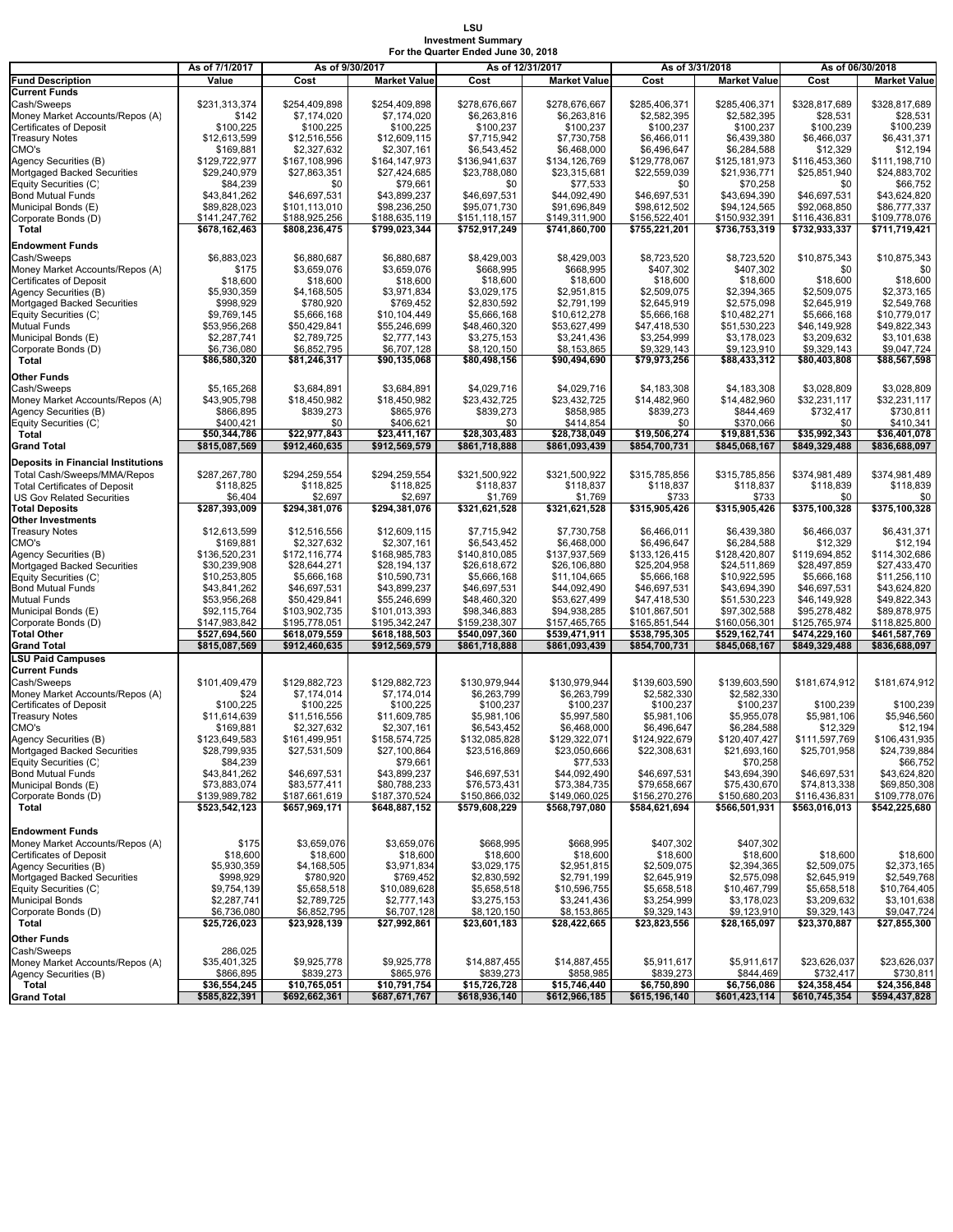| LSU                                 |  |
|-------------------------------------|--|
| <b>Investment Summary</b>           |  |
| For the Quarter Ended June 30, 2018 |  |

|                                  | As of 7/1/2017 | As of 9/30/2017 |                     |               | As of 12/31/2017    | As of 3/31/2018 |                     | As of 06/30/2018         |                     |  |
|----------------------------------|----------------|-----------------|---------------------|---------------|---------------------|-----------------|---------------------|--------------------------|---------------------|--|
| <b>Fund Description</b>          | Value          | Cost            | <b>Market Value</b> | Cost          | <b>Market Value</b> | Cost            | <b>Market Value</b> | Cost                     | <b>Market Value</b> |  |
| <b>LSU Health Shreveport</b>     |                |                 |                     |               |                     |                 |                     |                          |                     |  |
| <b>Current Funds</b>             |                |                 |                     |               |                     |                 |                     |                          |                     |  |
| Cash/Sweeps S.                   | \$57,669,013   | \$53,477,458    | \$53,477,458        | \$67,313,752  | \$67,313,752        | \$67,712,559    | \$67,712,559        | \$71,661,018             | \$71,661,018        |  |
| Cash/Sweeps                      | \$57,669,013   | \$53,477,458    | \$53,477,458        | \$67,313,752  | \$67,313,752        | \$67,712,559    | \$67,712,559        | $\overline{$}71,661,018$ | \$71,661,018        |  |
| Money Market Accounts/Repos (A)  | \$118          | \$6             | \$6                 | \$17          | \$17                | \$65            | \$65                | \$28,531                 | \$28,531            |  |
| Treasury Notes (B)               | \$998.960      | \$1,000,000     | \$999.330           | \$1,734,836   | \$1,733,178         | \$484.905       | \$484.302           | \$484.931                | \$484.811           |  |
| Agency Securities (B)            | \$6,073,394    | \$5,609,045     | \$5,573,248         | \$4,855,809   | \$4,804,698         | \$4,855,388     | \$4,774,546         | \$4,855,591              | \$4,766,775         |  |
| Mortgaged Backed Securities (B)  | \$441,044      | \$331,842       | \$323,821           | \$271,211     | \$265,015           | \$250,408       | \$243,611           | \$149,982                | \$143,818           |  |
| Municipal Bonds (E)              | \$15.944.949   | \$17.535.599    | \$17,448,017        | \$18,498,299  | \$18.312.114        | \$18.953.835    | \$18,693,895        | \$17,255,512             | \$16.927.029        |  |
| Corporate Bonds (D)              | \$1,257,980    | \$1,263,637     | \$1,264,595         | \$252,125     | \$251.875           | \$252,125       | \$252,188           |                          |                     |  |
| Total                            | \$82,385,458   | \$79,217,587    | \$79,086,475        | \$92,926,049  | \$92,680,649        | \$92,509,285    | \$92,161,166        | \$94.435.565             | \$94.011.982        |  |
| <b>Endowment Funds</b>           |                |                 |                     |               |                     |                 |                     |                          |                     |  |
| Cash/Sweeps                      | \$6,883,023    | \$6,880,687     | \$6,880,687         | \$8,429,003   | \$8,429,003         | \$8,723,520     | \$8,723,520         | \$10.875.343             | \$10.875.343        |  |
| Equity Securities (C)            | \$15,006       | \$7,650         | \$14,821            | \$7,650       | \$15.523            | \$7,650         | \$14,472            | \$7,650                  | \$14,612            |  |
| <b>Mutual Funds</b>              | \$53.956.268   | \$50.429.841    | \$55,246,699        | \$48,460,320  | \$53,627,499        | \$47,418,530    | \$51,530,223        | \$46,149,928             | \$49.822.343        |  |
| Total                            | \$60,854,297   | \$57,318,178    | \$62,142,207        | \$56,896,973  | \$62,072,025        | \$56,149,700    | \$60,268,215        | \$57,032,921             | \$60,712,298        |  |
| <b>Grand Total</b>               | \$143.239.755  | \$136,535,765   | \$141,228,682       | \$149,823,022 | \$154,752,674       | \$148,658,985   | \$152,429,381       | \$151,468,486            | \$154,724,280       |  |
| <b>LSU HCSD</b>                  |                |                 |                     |               |                     |                 |                     |                          |                     |  |
| <b>Current Funds</b>             |                |                 |                     |               |                     |                 |                     |                          |                     |  |
| Cash/Sweeps                      | \$72,234,882   | \$71,049,717    | \$71,049,717        | \$80,382,971  | \$80,382,971        | \$78,090,222    | \$78,090,222        | \$75,481,759             | \$75,481,759        |  |
| Total                            | \$72,234,882   | \$71,049,717    | \$71,049,717        | \$80,382,971  | \$80,382,971        | \$78,090,222    | \$78,090,222        | \$75,481,759             | \$75,481,759        |  |
| <b>Other Funds</b>               |                |                 |                     |               |                     |                 |                     |                          |                     |  |
| Cash/Sweeps                      | \$4,879,243    | \$3.684.891     | \$3.684.891         | \$4.029.716   | \$4,029,716         | \$4,183,308     | \$4,183,308         | \$3.028.809              | \$3,028,809         |  |
| Money Market Accounts/Repos (A)  | \$8,504,473    | \$8,525,204     | \$8,525,204         | \$8,545,270   | \$8,545,270         | \$8,571,343     | \$8,571,343         | \$8,605,080              | \$8,605,080         |  |
| Equity Securities (C)            | \$400.421      |                 | \$406,621           |               | \$414.854           |                 | \$370,066           |                          | \$410,341           |  |
| <b>US Gov Related Securities</b> | \$6,404        | \$2,697         | \$2.697             | \$1,769       | \$1.769             | \$733           | \$733               |                          |                     |  |
| Total                            | \$13,790,541   | \$12,212,792    | \$12,619,413        | \$12,576,755  | \$12,991,609        | \$12,755,384    | \$13,125,450        | \$11,633,889             | \$12,044,230        |  |
| <b>Grand Total</b>               | \$86,025,423   | \$83,262,509    | \$83,669,130        | \$92,959,726  | \$93,374,580        | \$90.845.606    | \$91.215.672        | \$87.115.648             | \$87,525,989        |  |
|                                  |                |                 |                     |               |                     |                 |                     |                          |                     |  |
| <b>System Total</b>              | \$815,087,569  | \$912,460,635   | \$912,569,579       | \$861,718,888 | \$861,093,439       | \$854.700.731   | \$845.068.167       | \$849,329,488            | \$836,688,097       |  |

\* Negative balance in the cash/Sweeps section of the current funds does not respresent an actual negative bank balance, rather it represents a timing difference of the allocation of the current funds.

\*\* Small endowment funds at LSUS were moved to the LSUS Foundation to accommodate Workday<br>\*\*\* LSU Paid Campuses include the following: LSU, LSU Ag Center, LSUA, LSUE, LSUS, LSU Health New Orleans, and the LSU Pennington Bi

BENCHMARK NOTES (Example Only)<br>(A) Benchmarked against 90 day T-Bil<br>(B) Benchmarked against Barclay's US Agg Bond TR USD<br>(C) US equities benchmarked against Russell 3000 and international against MSCI emerging market<br>(D) B

Disclaimer: Pursuant to PM-9, corporate bonds/notes only available for investment beginning 7-1-2011 Louisiana law provides for restrictions on maturity and allocation and may effect benchmark comparisons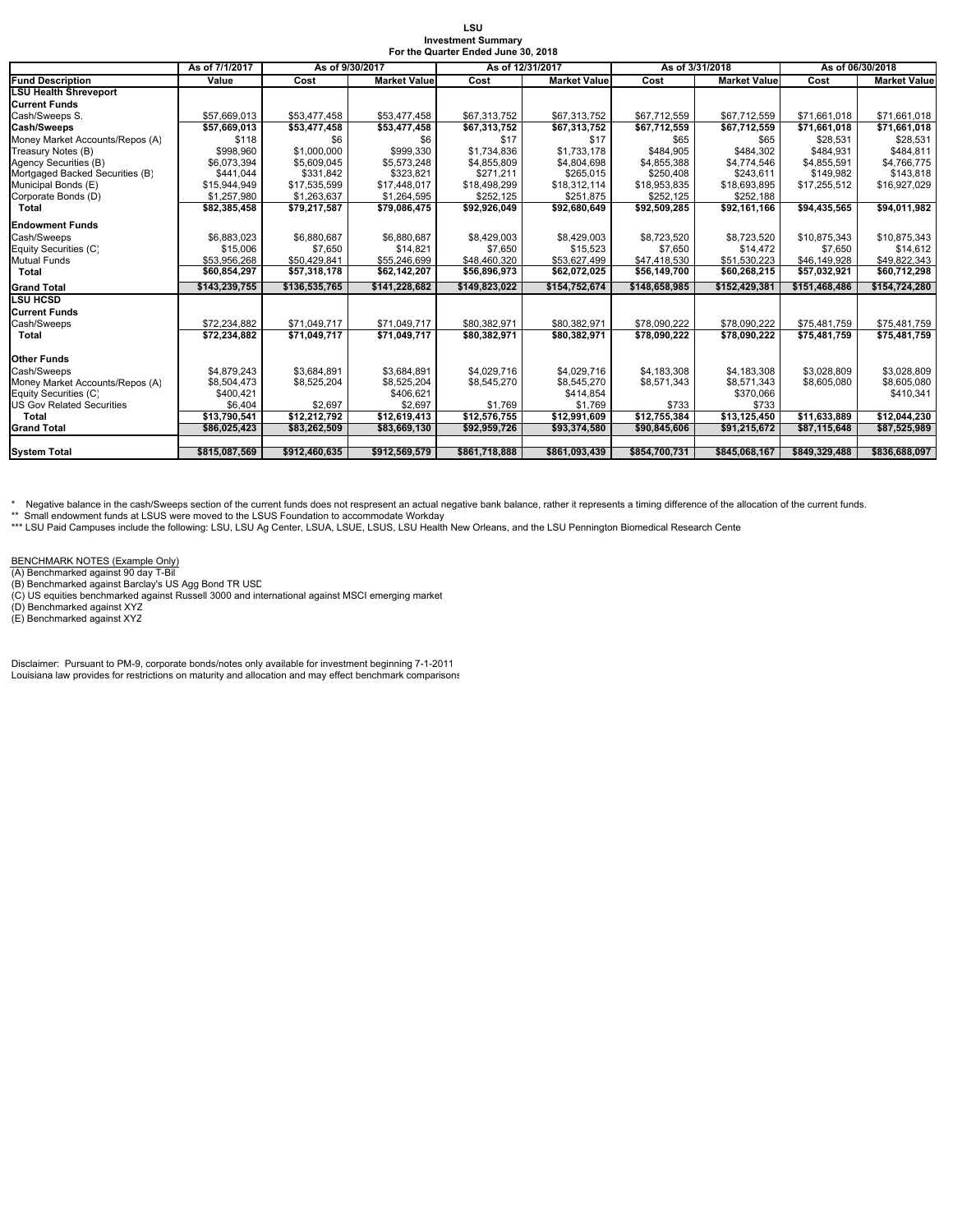

# Investment Management Program Non Endowed Accounts **Realized Yield**

As of 6/30/2018

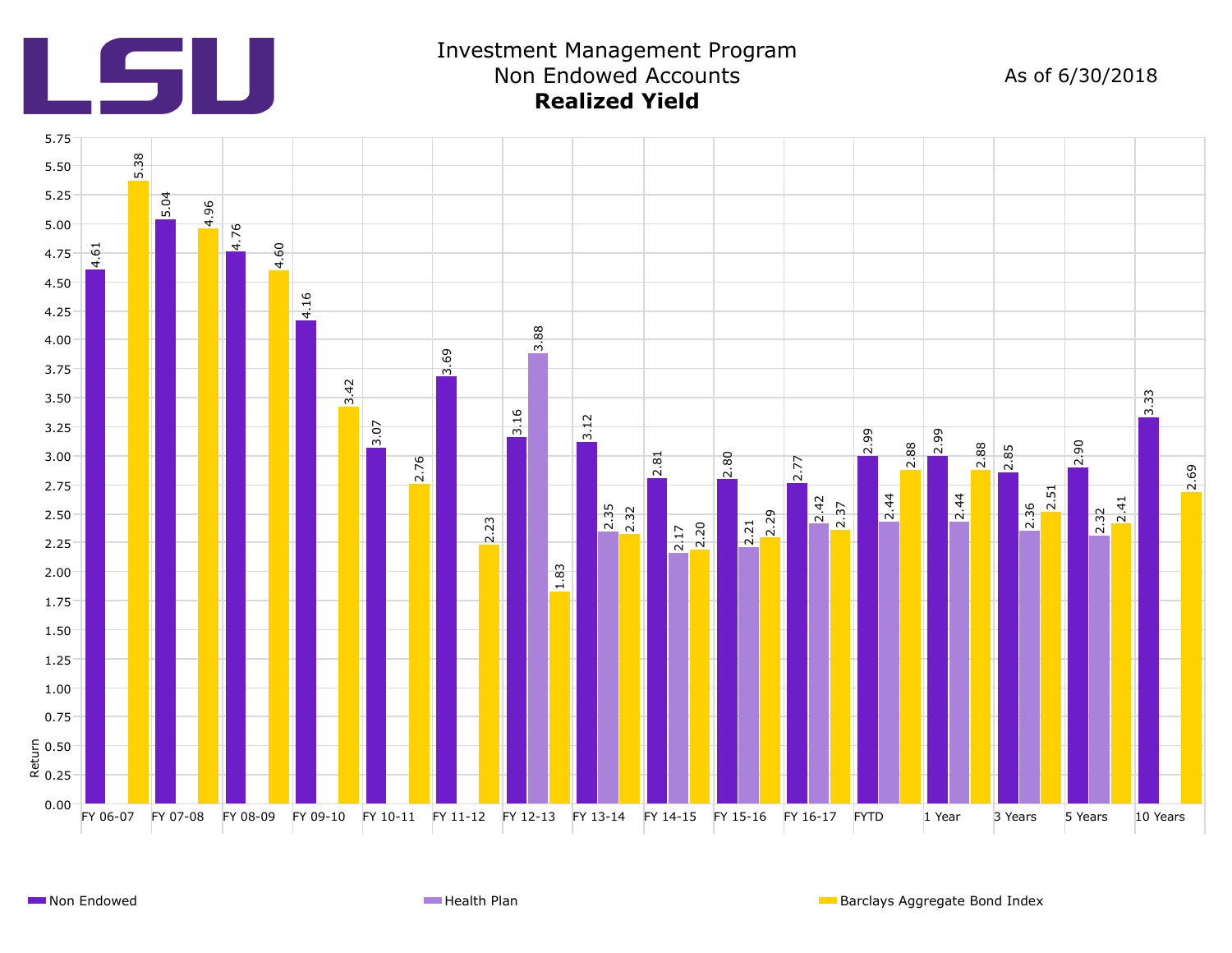

## Investment Management Program Non Endowed Accounts **Total Return**

As of 6/30/2018

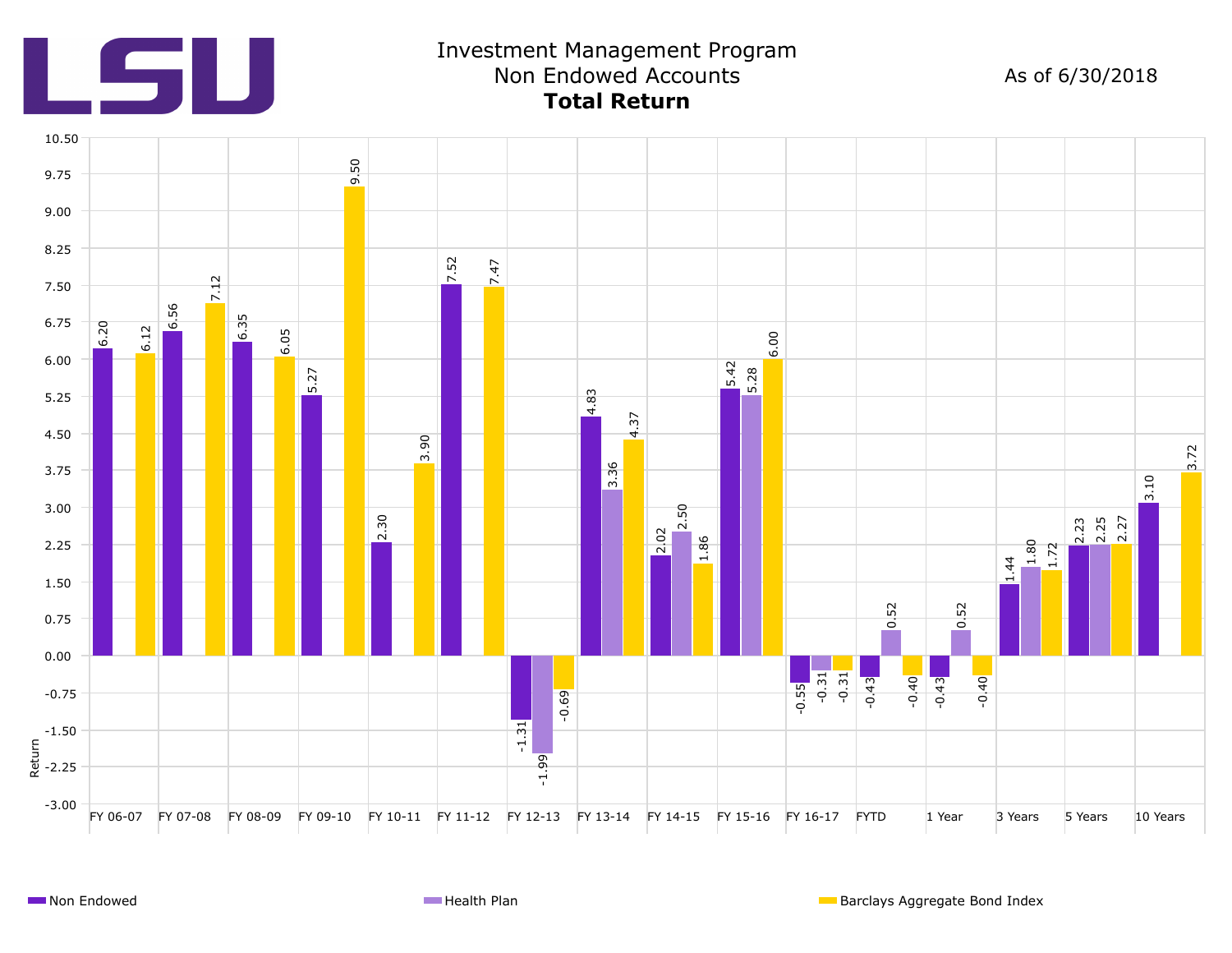Peer Group (5-95%): All Managed Investments - U.S. - Intermediate-Term Bond

5.0 4.5 Ó 4.0 ▲ 3.5  $\bullet$ 3.0 2.5  $\blacktriangleright \blacklozenge$ 2.0  $\blacktriangleright$  $\Omega$  $\blacklozenge$ 1.5 1.0 0.5 0.0  $\triangle$ -0.5 -1.0 -1.5 -2.0 트<br># -2.5<br>¤ -3.0 1 Year 3 Years 3 Years Autonomies 6/30/12 5 Years 10 Years 10 Years Since Inception (7/1/04)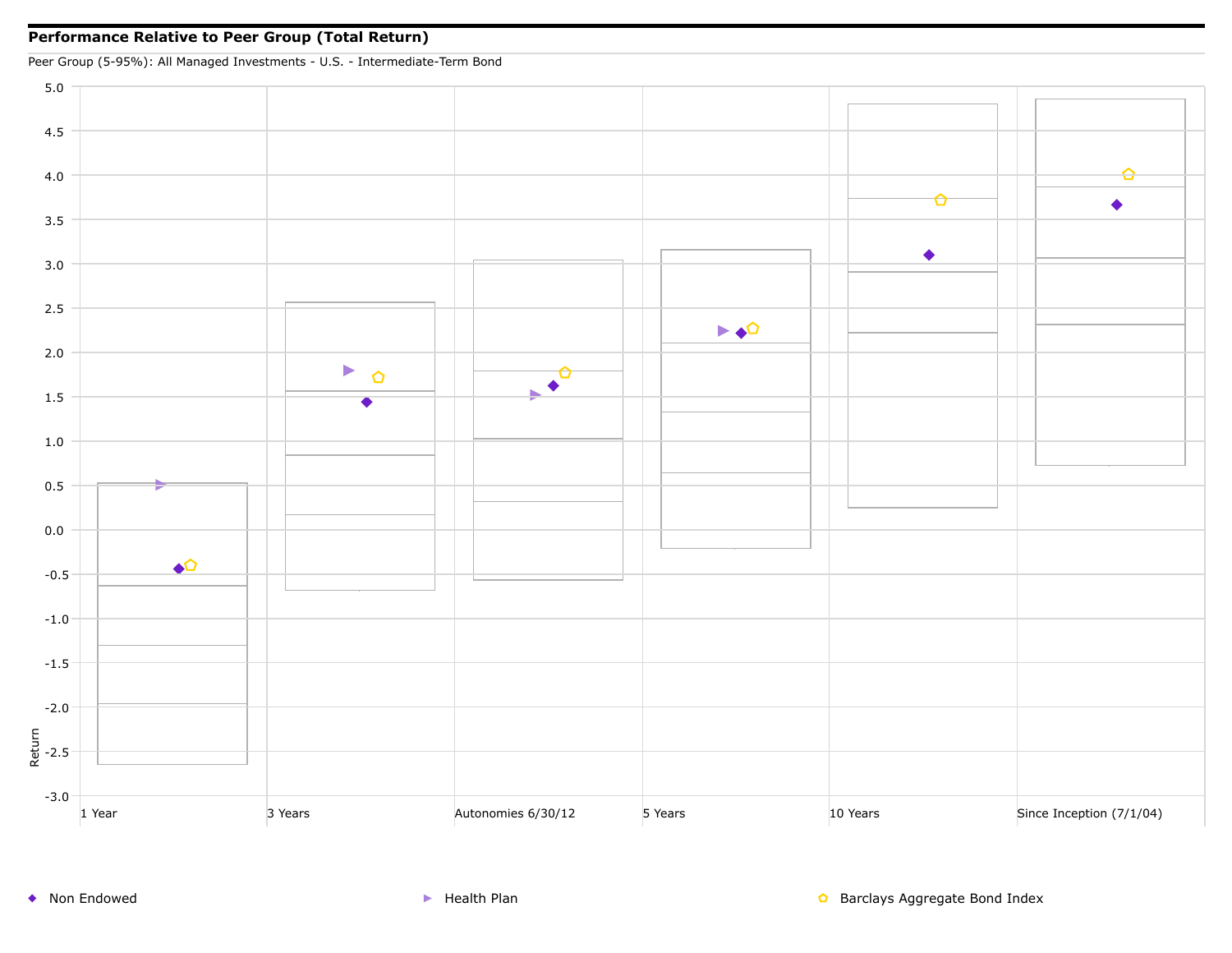

### Investment Management Program Endowed Accounts **Realized Yield**

As of 6/30/2018



Endowment **Endowed Benchmark** Communication Communication Communication Communication Communication Communication Communication Communication Communication Communication Communication Communication Communication Communicat